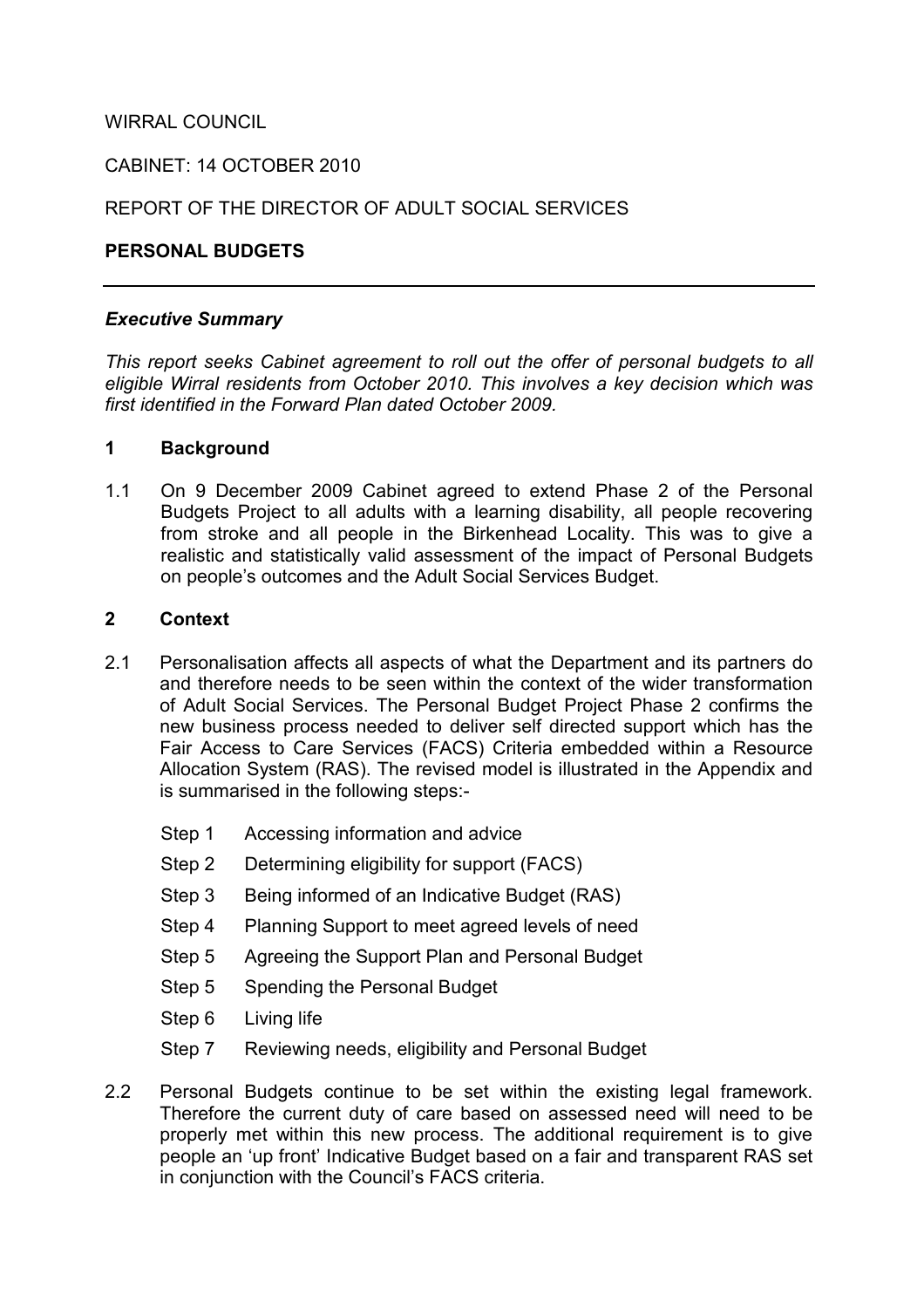- 2.3 The RAS provides a transparent means of arriving at this Indicative Budget. It is based on assigning a notional monetary value to points arrived at during the individual's assessment and verified by a practitioner. It offers no guarantee of entitlement to financial support or the actual amount of that support. It is essential for staff, members and customers to understand this and not make the false connection with it being a direct budgetary control measure. It is not currently lawful to base the Council's response to assessed need on the RAS Indicative Budget. It does however introduce a new dimension for practitioners to reflect on in their conversation with people in determining how the Council provides a reasonable response to assessed need. The budget control mechanism is the approval of personal Support Plans and not the Indicative Budget allocation.
- 2.4 The Council is required to meet the following milestones set out in Putting People First. These have a direct bearing on the Care Quality Commission's annual assessment of performance against the Our Health, Our Care, Our Say outcomes.
	- By April 2010 the Council must have introduced Personal Budgets;
	- By October 2010 the Council must offer Personal Budgets to all people with an assessed need and their carers; and
	- By 31 March 2011 at least 30% of people with eligible need have a Personal Budget.
- 2.5 The first milestone has been met in Phases 1 and 2 of the Project. The decision made in this report will enable the Council to meet the second. Current projections of activity in the second half of the year suggest the third milestone will also be met. This would be at risk if the decision were delayed.

#### 3 Project Evaluation

- 3.1 Phases 1 and 2 of the Project provide a sufficiently robust sample size to be confident that the RAS at £1.84 per point allocates no more additional resources than the current approved Budget. The current RAS is based on £1.88 per point.
- 3..2 The evaluation also shows that the average costed Support Plan for the sample population is 28% less than the average Indicative Budget (ie £1.35 per point). However this does not mean that everyone will agree to take the offer of a Personal Budget which would imply a budget efficiency. This particularly applies to people with more complex needs whose current cost of support is greater than their Indicative Budget. They may over time make this shift as new opportunities are presented for the way they choose to live their lives. This decision cannot be forced on people. However, it is reasonable for Cabinet to consider reducing the allocation to close this apparent gap. Cabinet are advised of the risk that there comes a point when the allocation is so low it acts as a disincentive for people to choose the option of a Personal Budget.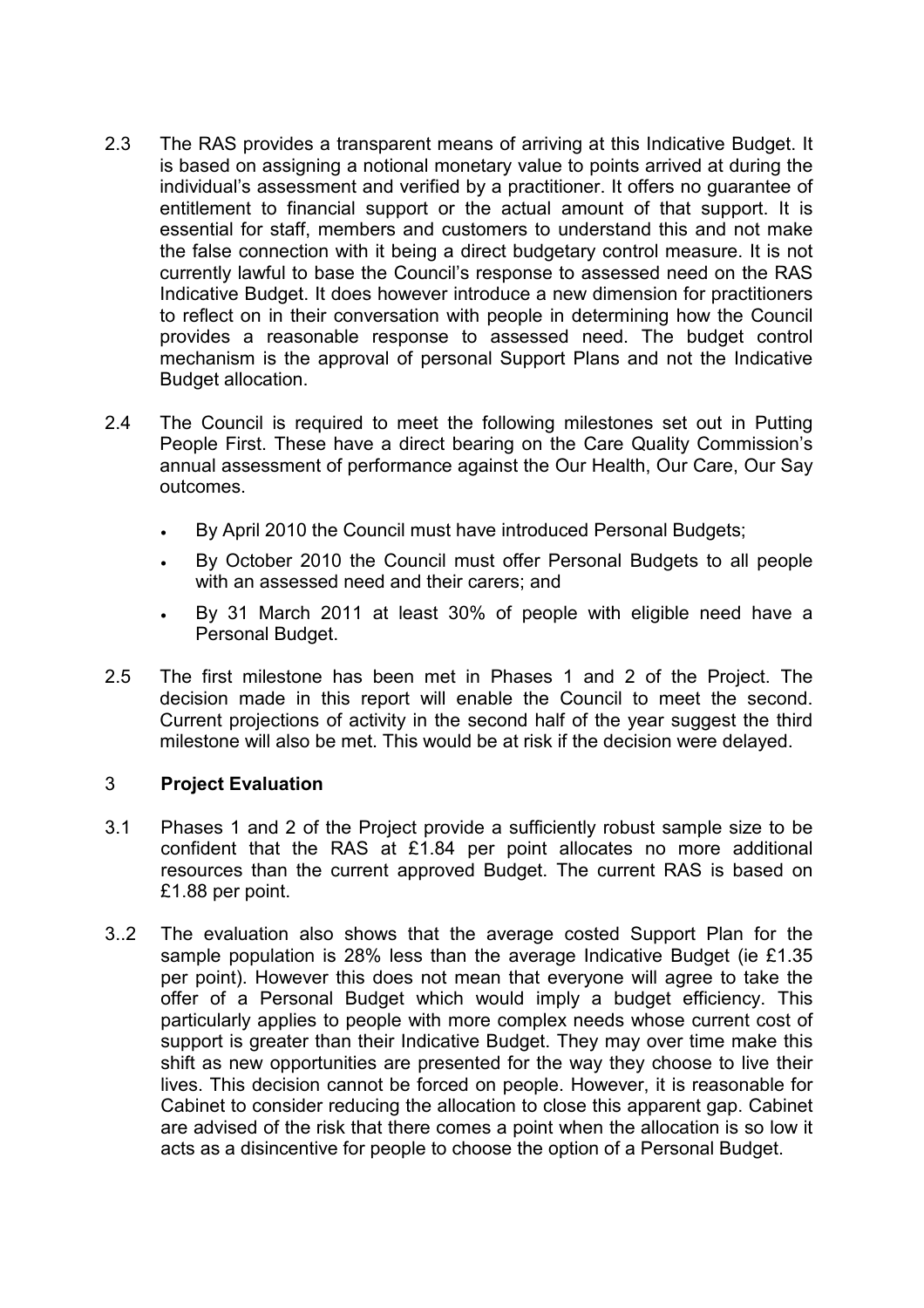- 3.3 Cabinet are advised to determine the monetary value assigned to points as part of the budget setting process. Cabinet are further advised it is the actual setting of the Budget that is the critical policy decision not the '£ per point' allocation. This only serves to provide an indicative allocation of the resources available in the Budget and cannot directly be used to determine the cost of individual Support Plans.
- 3.4 Cabinet will note that critical to the successful roll out of a new self directed support system and the effective application of a RAS is the competency of fieldwork staff. For phases 1 and 2 the Council adopted a co-design methodology which was considered to be an effective way of learning which would achieve the necessary change in culture. This is an ongoing process and is supported by the Workforce Development Plan.
- 3.5 The training support put in place for phase 1 and 2 will be continued as part of the phase 3 roll out. It is important to note that this support programme has been further strengthened taking into account some of recommendations from the Care Quality Commission report received on Safeguarding Adults and Adults with a Learning Disability.
- 3.6 Cabinet are also advised there is strengthened management scrutiny of practitioners' responses to presenting need to ensure there is a consistent approach and appropriate challenge to costed support plans. Essentially it is this mechanism that is the direct budgetary control measure linked to other transformation projects such as Assistive Technology, Early Intervention and Prevention, Managing the Market, and the review of Provider Services which are currently subject to wider public consultation.

#### 4 Business Risk

- 4.1 Failure to roll out personal budgets in Wirral from October 2010 will result in the following:-
	- The Council will not be able to meet the Putting People First Milestones set out in paragraph 2.5.
	- The Council will not be able to deliver Improvement Area 11 (transforming support planning) a requirement of the 'Care Quality Commission's First Improvement Plan arising from the inspection report on Safeguarding Adults and Learning Disability Services' (Care Quality Commission, September 2010).

#### 5 Conclusion

5.1 It is reported to Cabinet that it can have reasonable confidence the systems that are now in place will support the successful roll out of Personal Budgets as the universal offer to people in Wirral who are eligible for support. However this is not without risk.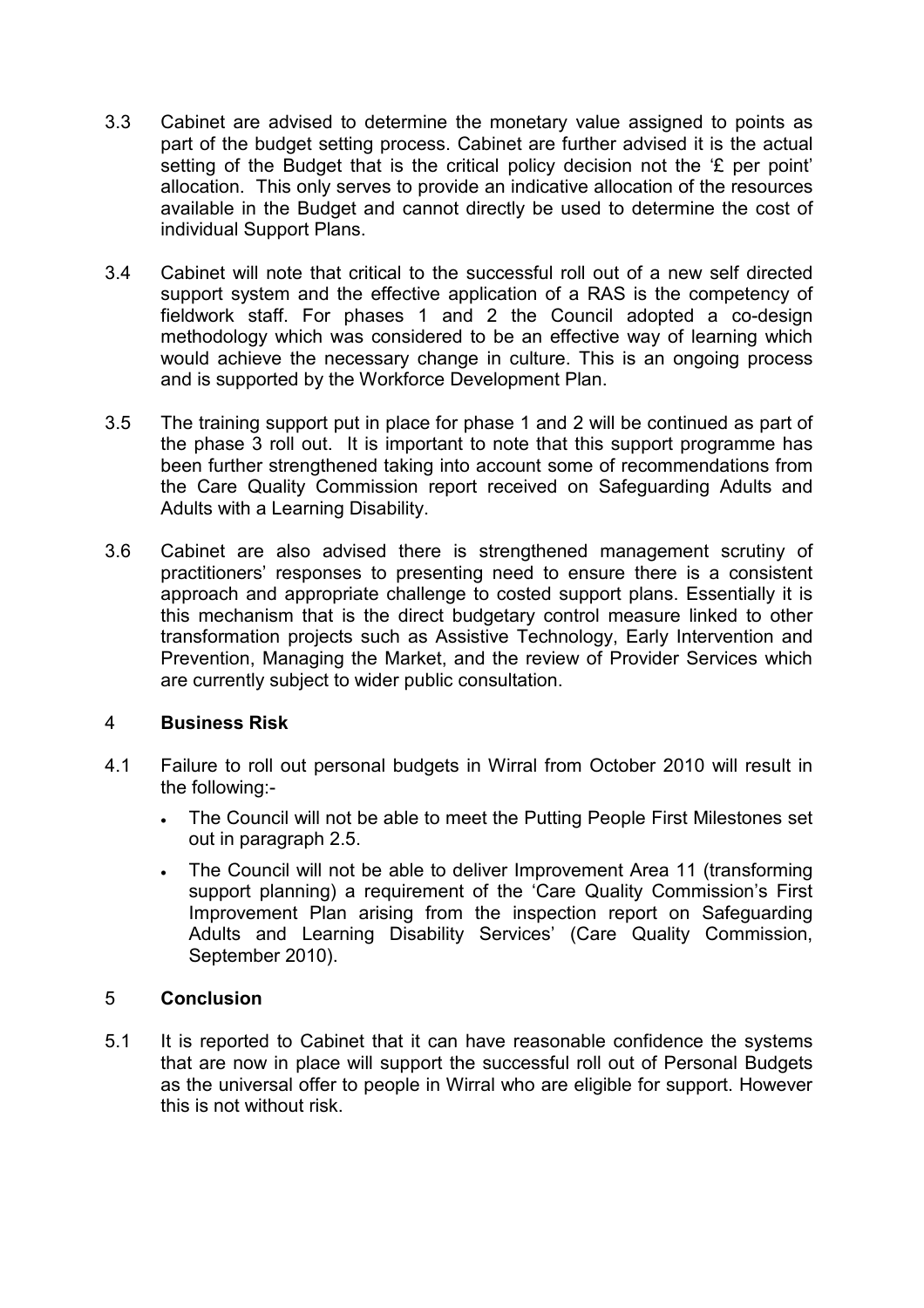- 5.2 The financial modelling undertaken in conjunction with the Department of Finance and an independent consultant provided by the Department of Health, shows that the '£ per point' allocation can be set between £1.84 and £1.35. The pure mathematical allocation of the budget approved by Council for 2010- 11 to the current supported population suggests this to be £1.84. However, after building in the financial pressures being faced by the growth in the older population and people with a learning disability, and reduced income from charges this reduces to £1.74. Cabinet, to be prudent, may also wish to include a contingency to take account of statistical error if the sample of 413 proves not to be representative of the whole population. Given the sample size a reasonable contingency would be 5%, which would then result in a reduced allocation of £1.65 per point. It is therefore recommended to Cabinet that the £ per point allocation should be set within the range of £1.65 to £1.74.
- 5.3 Above this range, which takes account of the population growth and loss of income, could mean the RAS allocates more than the available resource. Below it, could result in too few people taking up the offer and the transition not being achieved or delayed. Any point within the range is not considered to have any impact on how much the Council spends on meeting people's needs. Over time, as more people choose to take up a Personal Budget and their costed Support Plans remain below the Indicative Allocation the Council is likely to reduce its spending whilst people achieve better outcomes.

#### 6 Financial Implications

6.1 Indications from the pilot sites across the country evidenced that people who use services were making more efficient and effective use of their budget than may have been the case under current arrangements however no significant increase or decrease of expenditure has been reported to date.

# 7 Staffing Implications

7.1 There is an impact on the role and function for the social care workforce. A shift in investment has been made in supporting staff to adapt to the new approaches and re-skilling has been taking place via newly developed learning and development opportunities.

# 8 Equal Opportunities Implications/Health Impact Assessment

8.1 The new processes will ensure that no-one is disadvantaged because of their age, lifestyle or ability, and that people's health and wellbeing is promoted. The Self Directed Assessment documentation has been developed with health colleagues in NHS Wirral and a joint process agreed which minimises duplication of assessment.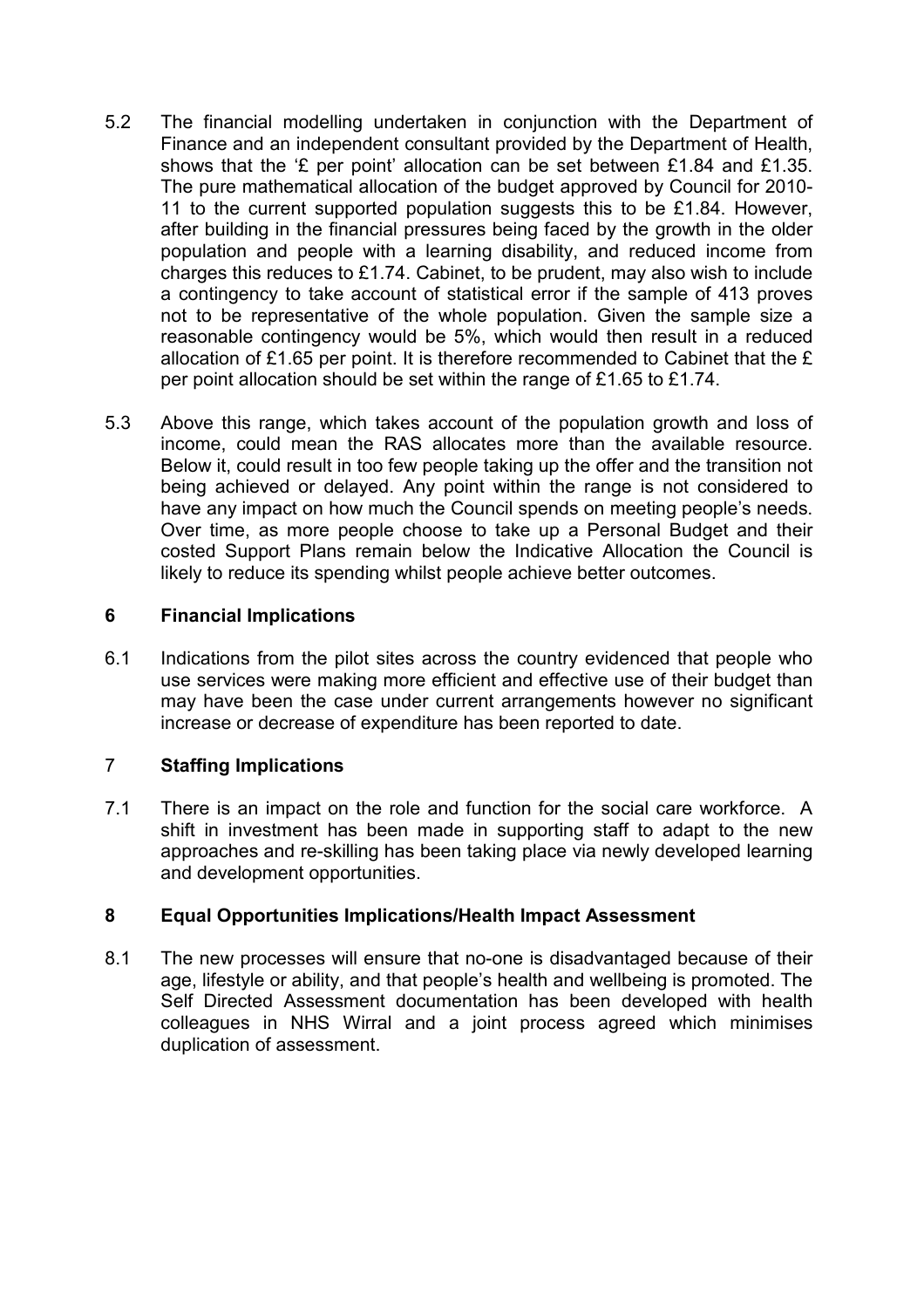# 9 Community Safety Implications

9.1 Self directed support and personal budgets provides a more holistic approach to addressing a person's individual need. By empowering individuals to take control of their support it is likely that they will be able to identify more clearly, issues which concern them about their own safety within the community. Managing risk and safety is a key component of the assessment documentation and a process for managing risk has been developed.

# 10 Local Agenda 21 Implications

10.1 None directly arising.

# 11 Planning Implications

11.1 None directly arising.

# 12 Anti Poverty Implications

12.1 None directly arising.

# 13 Social Inclusion Implications

13.1 Self directed support and personal budgets promote active participation in individuals support arrangements and community life.

# 14 Local Member Support Implications

14.1 Phase 3 of the Personal Budgets Project will offer self directed support and personal budgets across all wards in Wirral.

# 15 Background Papers

- 15.1 Association of Directors of Adult Social Services, 'Personalisation and the law: Implementing Putting People first in the current legal framework', October 2009
- 15.2 Wirral Council Department of Adult Social Services, 'Putting People First Milestones Wirral Progress Report', 23 July 2010

# 16 Recommendations

That;

(1) Cabinet agree to roll out Personal Budgets as the universal offer to people with eligible needs from October 2010, and determine the £ per point allocation within the range of £1.65 to £1.74.